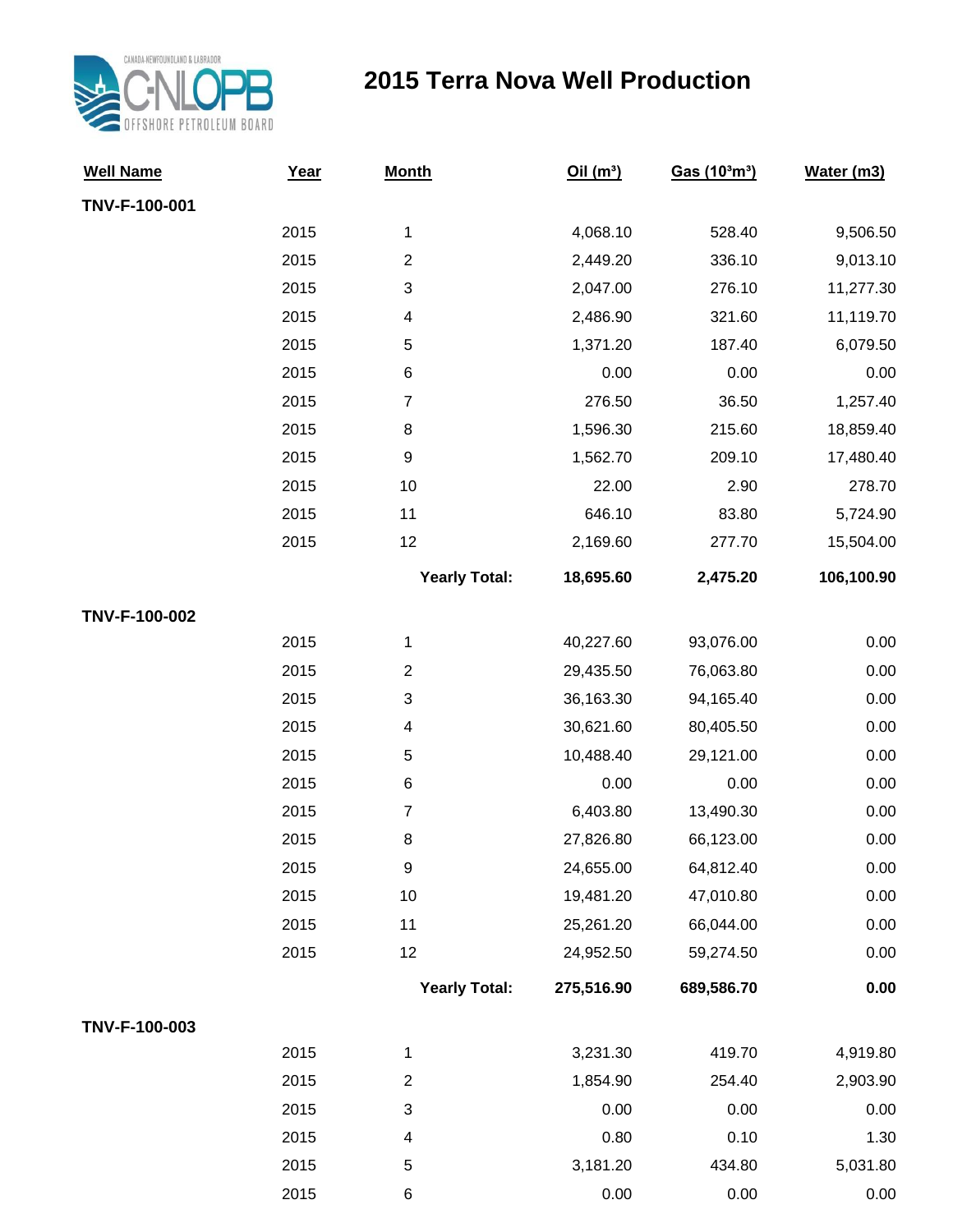|                 | 2015 | $\overline{7}$       | 1,350.30   | 177.90     | 2,302.10   |
|-----------------|------|----------------------|------------|------------|------------|
|                 | 2015 | 8                    | 3,220.20   | 434.80     | 5,312.30   |
|                 | 2015 | 9                    | 0.00       | 0.00       | 0.00       |
|                 | 2015 | 10                   | 865.80     | 114.40     | 1,528.40   |
|                 | 2015 | 11                   | 2,629.90   | 341.00     | 4,698.10   |
|                 | 2015 | 12                   | 89.00      | 11.40      | 161.10     |
|                 |      | <b>Yearly Total:</b> | 16,423.40  | 2,188.50   | 26,858.80  |
| TNV-F-100-004   |      |                      |            |            |            |
|                 | 2015 | 1                    | 29,587.70  | 23,215.10  | 73,982.20  |
|                 | 2015 | $\overline{2}$       | 26,514.00  | 24,323.40  | 56,734.00  |
|                 | 2015 | 3                    | 22,009.50  | 21,612.10  | 38,751.50  |
|                 | 2015 | 4                    | 22,416.80  | 15,180.40  | 64,060.10  |
|                 | 2015 | 5                    | 9,612.50   | 4,239.00   | 35,286.70  |
|                 | 2015 | 6                    | 0.00       | 0.00       | 0.00       |
|                 | 2015 | $\overline{7}$       | 7,605.10   | 2,908.20   | 38,380.70  |
|                 | 2015 | 8                    | 13,767.60  | 3,977.40   | 80,824.60  |
|                 | 2015 | $\boldsymbol{9}$     | 15,100.00  | 3,725.70   | 84,255.20  |
|                 | 2015 | 10                   | 14,104.80  | 9,675.90   | 65,667.70  |
|                 | 2015 | 11                   | 17,956.30  | 20,807.60  | 64,551.10  |
|                 | 2015 | 12                   | 28,131.80  | 36,561.50  | 76,105.60  |
|                 |      | <b>Yearly Total:</b> | 206,806.10 | 166,226.30 | 678,599.40 |
| TNV-G-090-002-W |      |                      |            |            |            |
|                 | 2015 | 1                    | 14,223.90  | 1,768.40   | 113,118.20 |
|                 | 2015 | $\overline{c}$       | 9,008.00   | 1,182.90   | 80,145.30  |
|                 | 2015 | 3                    | 8,336.60   | 1,076.00   | 81,454.80  |
|                 | 2015 | 4                    | 4,401.50   | 544.70     | 41,934.20  |
|                 | 2015 | 5                    | 4,965.10   | 649.50     | 46,906.80  |
|                 | 2015 | 6                    | 0.00       | 0.00       | 0.00       |
|                 | 2015 | $\overline{7}$       | 1,463.60   | 184.50     | 14,970.30  |
|                 | 2015 | 8                    | 11,596.40  | 1,498.50   | 103,205.40 |
|                 | 2015 | 9                    | 10,946.40  | 1,401.40   | 92,035.40  |
|                 | 2015 | 10                   | 6,897.30   | 872.00     | 59,523.10  |
|                 | 2015 | 11                   | 7,186.60   | 892.10     | 63,401.40  |
|                 | 2015 | 12                   | 9,606.80   | 1,177.00   | 91,231.00  |
|                 |      | <b>Yearly Total:</b> | 88,632.20  | 11,247.00  | 787,925.90 |
| TNV-G-090-003   |      |                      |            |            |            |
|                 | 2015 | 1                    | 9,333.40   | 1,212.30   | 75,803.30  |
|                 | 2015 | $\overline{2}$       | 11,355.00  | 1,557.80   | 90,720.00  |
|                 |      |                      |            |            |            |
|                 | 2015 | 3                    | 9,729.10   | 1,312.00   | 86,995.50  |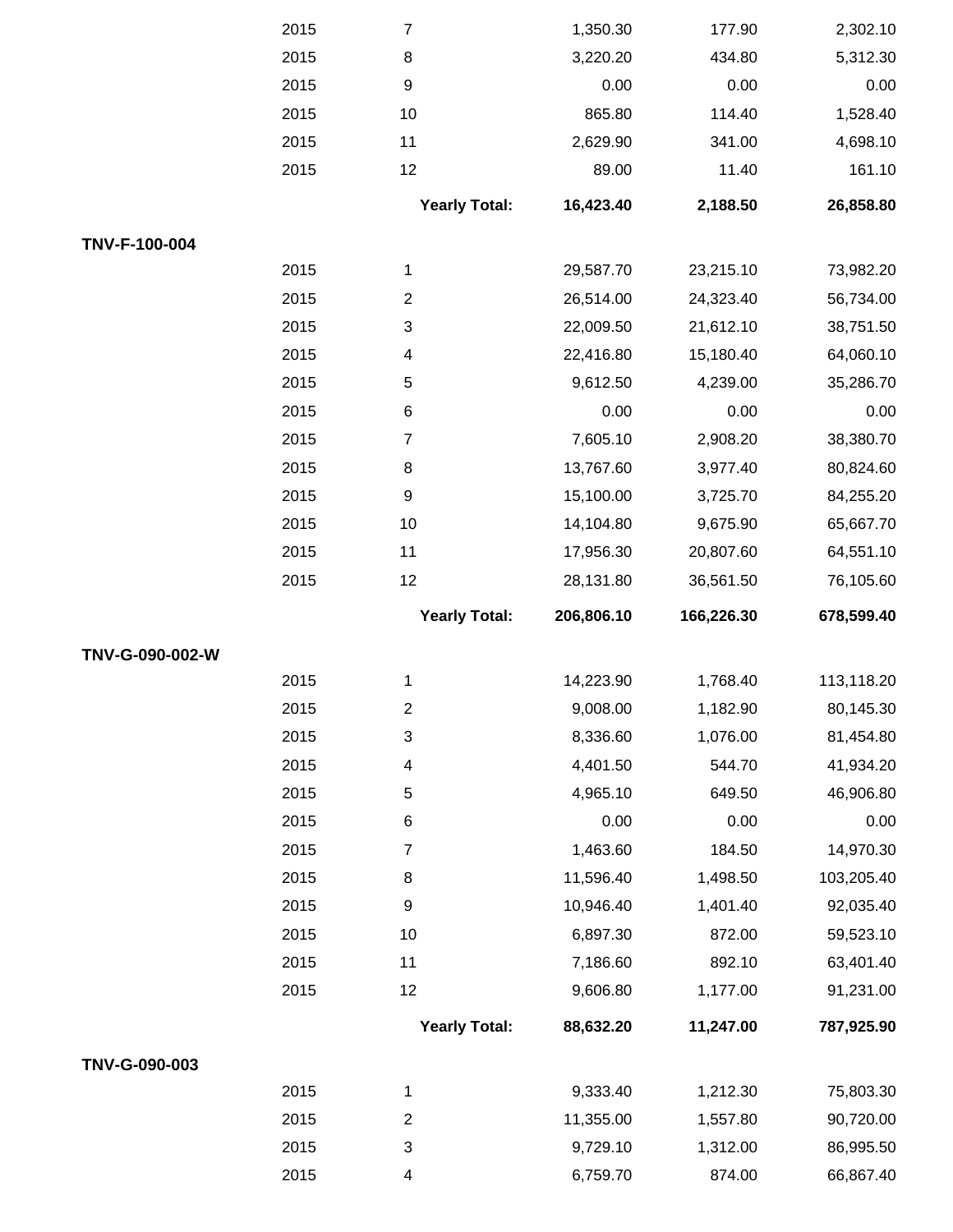|                 | 2015 | 5                        | 4,160.30  | 568.60   | 41,038.40  |
|-----------------|------|--------------------------|-----------|----------|------------|
|                 | 2015 | $\,6$                    | 0.00      | 0.00     | 0.00       |
|                 | 2015 | $\overline{7}$           | 1,690.70  | 222.80   | 16,919.10  |
|                 | 2015 | $\,8\,$                  | 8,195.90  | 1,106.50 | 88,942.30  |
|                 | 2015 | $\boldsymbol{9}$         | 5,765.80  | 771.20   | 59,134.70  |
|                 | 2015 | 10                       | 4,514.30  | 596.30   | 45,287.50  |
|                 | 2015 | 11                       | 4,440.20  | 576.00   | 46,138.20  |
|                 | 2015 | 12                       | 6,585.00  | 842.90   | 74,642.90  |
|                 |      | <b>Yearly Total:</b>     | 72,529.40 | 9,640.40 | 692,489.30 |
| TNV-G-090-005-Y |      |                          |           |          |            |
|                 | 2015 | 1                        | 1,907.20  | 244.10   | 22,788.40  |
|                 | 2015 | $\overline{2}$           | 1,879.90  | 254.20   | 23,171.20  |
|                 | 2015 | $\sqrt{3}$               | 1,672.40  | 222.30   | 18,896.50  |
|                 | 2015 | $\overline{\mathcal{A}}$ | 1,658.90  | 211.50   | 18,753.70  |
|                 | 2015 | 5                        | 464.10    | 62.50    | 5,200.70   |
|                 | 2015 | $\,6$                    | 0.00      | 0.00     | 0.00       |
|                 | 2015 | $\overline{7}$           | 268.80    | 34.90    | 3,089.80   |
|                 | 2015 | $\,8\,$                  | 2,366.40  | 315.00   | 26,313.70  |
|                 | 2015 | $\boldsymbol{9}$         | 2,564.90  | 338.10   | 26,949.10  |
|                 | 2015 | 10                       | 40.30     | 5.20     | 479.90     |
|                 | 2015 | 11                       | 761.70    | 97.30    | 9,173.70   |
|                 | 2015 | 12                       | 0.00      | 0.00     | 0.00       |
|                 |      | <b>Yearly Total:</b>     | 13,584.60 | 1,785.10 | 154,816.70 |
| TNV-G-090-006-Z |      |                          |           |          |            |
|                 | 2015 | 1                        | 7,892.60  | 1,332.80 | 75,366.80  |
|                 | 2015 | $\mathbf{2}$             | 6,763.00  | 1,206.10 | 67,071.90  |
|                 | 2015 | $\sqrt{3}$               | 4,924.10  | 863.30   | 52,994.00  |
|                 | 2015 | 4                        | 4,441.20  | 745.80   | 50,176.90  |
|                 | 2015 | 5                        | 2,088.90  | 371.00   | 23,409.90  |
|                 | 2015 | $\,6$                    | 0.00      | 0.00     | 0.00       |
|                 | 2015 | $\overline{7}$           | 1,231.90  | 210.90   | 14,157.30  |
|                 | 2015 | 8                        | 8,637.60  | 1,516.00 | 91,563.40  |
|                 | 2015 | 9                        | 8,271.10  | 1,438.10 | 82,841.60  |
|                 | 2015 | 10                       | 60.80     | 10.40    | 689.40     |
|                 | 2015 | 11                       | 1,029.80  | 173.60   | 10,133.80  |
|                 | 2015 | 12                       | 10,502.10 | 1,747.50 | 104,660.90 |
|                 |      | <b>Yearly Total:</b>     | 55,843.10 | 9,615.50 | 573,065.90 |
| TNV-G-090-009   |      |                          |           |          |            |
|                 | 2015 | 1                        | 21,850.10 | 2,675.90 | 59,854.10  |
|                 | 2015 | $\overline{c}$           | 19,788.90 | 2,559.70 | 44,857.10  |
|                 |      |                          |           |          |            |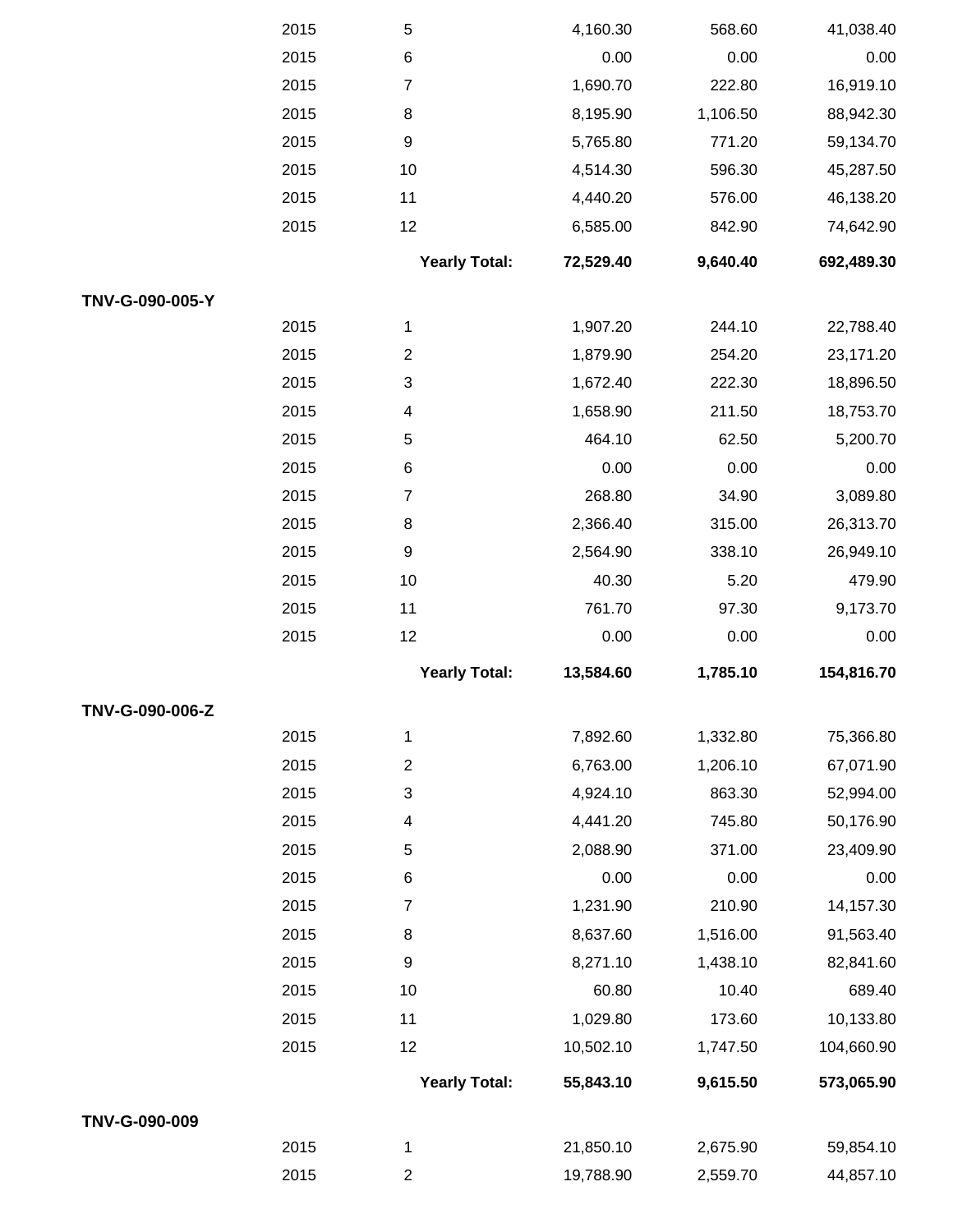|                 | 2015 | 3                         | 21,900.30  | 2,784.60   | 61,401.10  |
|-----------------|------|---------------------------|------------|------------|------------|
|                 | 2015 | 4                         | 15,277.40  | 1,862.30   | 47,382.00  |
|                 | 2015 | $\,$ 5 $\,$               | 7,990.70   | 1,029.70   | 24,925.70  |
|                 | 2015 | $\,6$                     | 0.00       | 0.00       | 0.00       |
|                 | 2015 | $\boldsymbol{7}$          | 3,109.70   | 386.20     | 12,008.90  |
|                 | 2015 | 8                         | 16,263.40  | 2,070.40   | 61,156.60  |
|                 | 2015 | $\boldsymbol{9}$          | 14,702.50  | 1,854.30   | 54,037.60  |
|                 | 2015 | 10                        | 4,960.20   | 617.80     | 18,682.20  |
|                 | 2015 | 11                        | 5,669.70   | 693.40     | 26,008.20  |
|                 | 2015 | 12                        | 0.00       | 0.00       | 0.00       |
|                 |      | <b>Yearly Total:</b>      | 131,512.90 | 16,534.30  | 410,313.50 |
| TNV-L-098-001-Y |      |                           |            |            |            |
|                 | 2015 | 1                         | 40,406.70  | 27,141.00  | 8,181.00   |
|                 | 2015 | $\overline{c}$            | 27,640.30  | 20,850.70  | 2,834.80   |
|                 | 2015 | $\ensuremath{\mathsf{3}}$ | 23,423.70  | 19,707.40  | 1,694.20   |
|                 | 2015 | 4                         | 19,046.90  | 16,942.90  | 1,909.20   |
|                 | 2015 | $\,$ 5 $\,$               | 11,165.90  | 9,528.30   | 1,346.80   |
|                 | 2015 | 6                         | 0.00       | 0.00       | 0.00       |
|                 | 2015 | $\boldsymbol{7}$          | 7,280.30   | 4,905.80   | 1,313.60   |
|                 | 2015 | 8                         | 15,273.80  | 12,456.70  | 3,117.90   |
|                 | 2015 | $\boldsymbol{9}$          | 14,108.70  | 12,223.80  | 3,966.80   |
|                 | 2015 | 10                        | 12,341.80  | 11,123.20  | 1,964.30   |
|                 | 2015 | 11                        | 22,439.00  | 21,810.00  | 2,178.60   |
|                 | 2015 | 12                        | 25,600.20  | 29,045.10  | 767.70     |
|                 |      | <b>Yearly Total:</b>      | 218,727.30 | 185,734.90 | 29,274.90  |
| TNV-L-098-002   |      |                           |            |            |            |
|                 | 2015 | 1                         | 30,250.40  | 21,628.90  | 13,669.70  |
|                 | 2015 | $\overline{c}$            | 24,557.20  | 18,760.50  | 7,300.60   |
|                 | 2015 | 3                         | 24,030.10  | 17,977.60  | 9,199.10   |
|                 | 2015 | 4                         | 27,782.20  | 17,871.30  | 7,724.30   |
|                 | 2015 | $\,$ 5 $\,$               | 11,514.00  | 7,764.60   | 4,166.50   |
|                 | 2015 | 6                         | 0.00       | 0.00       | 0.00       |
|                 | 2015 | $\boldsymbol{7}$          | 19,689.50  | 12,970.70  | 6,836.30   |
|                 | 2015 | 8                         | 19,567.60  | 13,066.10  | 7,173.90   |
|                 | 2015 | 9                         | 15,779.80  | 10,402.70  | 6,631.90   |
|                 | 2015 | 10                        | 12,546.50  | 8,168.00   | 3,978.30   |
|                 | 2015 | 11                        | 21,772.90  | 13,505.80  | 4,765.40   |
|                 | 2015 | 12                        | 26,274.80  | 15,770.70  | 6,358.00   |
|                 |      | <b>Yearly Total:</b>      | 233,765.00 | 157,886.90 | 77,804.00  |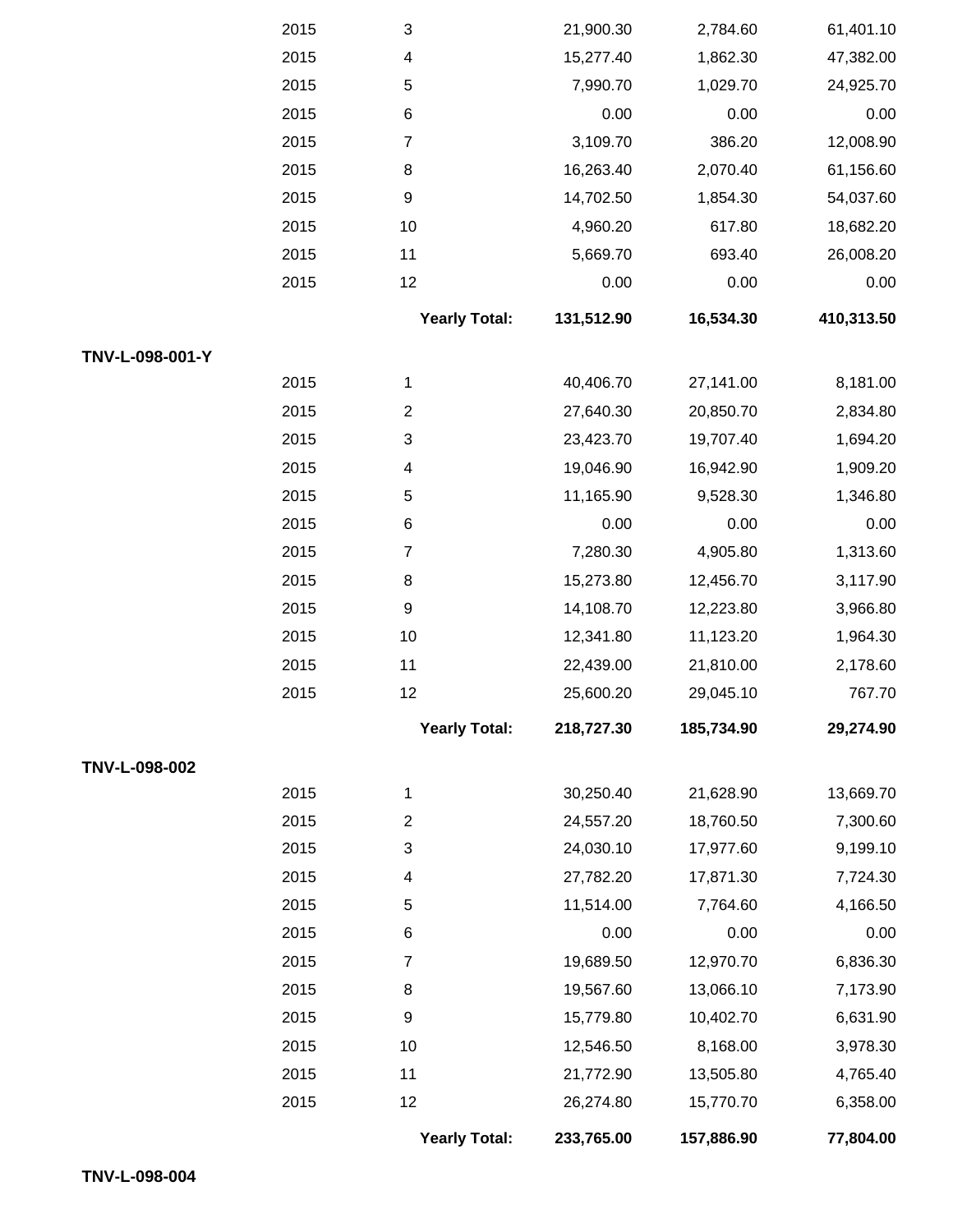|                 | 2015 | 1                         | 14,137.60  | 1,862.50  | 84,060.00  |
|-----------------|------|---------------------------|------------|-----------|------------|
|                 | 2015 | $\overline{c}$            | 9,653.60   | 1,343.30  | 62,407.00  |
|                 | 2015 | $\ensuremath{\mathsf{3}}$ | 9,421.90   | 1,288.70  | 62,857.00  |
|                 | 2015 | $\overline{\mathbf{4}}$   | 10,866.70  | 1,425.00  | 74,878.80  |
|                 | 2015 | $\mathbf 5$               | 5,693.30   | 789.20    | 39,415.10  |
|                 | 2015 | 6                         | 0.00       | 0.00      | 0.00       |
|                 | 2015 | $\boldsymbol{7}$          | 2,075.10   | 277.30    | 14,732.40  |
|                 | 2015 | $\bf 8$                   | 32,960.10  | 4,513.80  | 90,858.60  |
|                 | 2015 | $\boldsymbol{9}$          | 33,752.30  | 4,579.30  | 70,775.20  |
|                 | 2015 | $10$                      | 19,644.20  | 2,631.90  | 42,606.90  |
|                 | 2015 | 11                        | 28,410.90  | 3,737.50  | 58,333.60  |
|                 | 2015 | 12                        | 17,226.20  | 2,236.50  | 58,268.90  |
|                 |      | <b>Yearly Total:</b>      | 183,841.90 | 24,685.00 | 659,193.50 |
| TNV-L-098-007-X |      |                           |            |           |            |
|                 | 2015 | 1                         | 0.00       | 0.00      | 0.00       |
|                 | 2015 | $\mathbf{2}$              | 3,911.10   | 578.70    | 9,955.60   |
|                 | 2015 | $\ensuremath{\mathsf{3}}$ | 5,200.70   | 756.40    | 12,841.10  |
|                 | 2015 | $\overline{4}$            | 0.00       | 0.00      | 0.00       |
|                 | 2015 | $\mathbf 5$               | 0.00       | 0.00      | 0.00       |
|                 | 2015 | 6                         | 0.00       | 0.00      | 0.00       |
|                 | 2015 | $\boldsymbol{7}$          | 0.00       | 0.00      | 0.00       |
|                 | 2015 | 8                         | 0.00       | 0.00      | 0.00       |
|                 | 2015 | $\mathsf g$               | 0.00       | 0.00      | 0.00       |
|                 | 2015 | $10$                      | 0.00       | 0.00      | 0.00       |
|                 | 2015 | 11                        | 0.00       | 0.00      | 0.00       |
|                 | 2015 | 12                        | 0.00       | 0.00      | 0.00       |
|                 |      | <b>Yearly Total:</b>      | 9,111.80   | 1,335.10  | 22,796.70  |
| TNV-L-098-008   |      |                           |            |           |            |
|                 | 2015 | 1                         | 0.00       | 0.00      | 0.00       |
|                 | 2015 | $\mathbf{2}$              | 607.40     | 83.30     | 5,181.60   |
|                 | 2015 | $\ensuremath{\mathsf{3}}$ | 1,338.40   | 180.50    | 11,642.00  |
|                 | 2015 | $\overline{4}$            | 0.00       | 0.00      | 0.00       |
|                 | 2015 | 5                         | 0.90       | 0.10      | 8.00       |
|                 | 2015 | 6                         | 0.00       | 0.00      | 0.00       |
|                 | 2015 | $\overline{7}$            | 0.00       | 0.00      | 0.00       |
|                 | 2015 | 8                         | 0.00       | 0.00      | 0.00       |
|                 | 2015 | $\boldsymbol{9}$          | 0.00       | 0.00      | 0.00       |
|                 | 2015 | 10                        | 0.00       | 0.00      | 0.00       |
|                 | 2015 | 11                        | 0.00       | 0.00      | 0.00       |
|                 | 2015 | 12                        | 0.00       | 0.00      | 0.00       |
|                 |      | <b>Yearly Total:</b>      | 1,946.70   | 263.90    | 16,831.60  |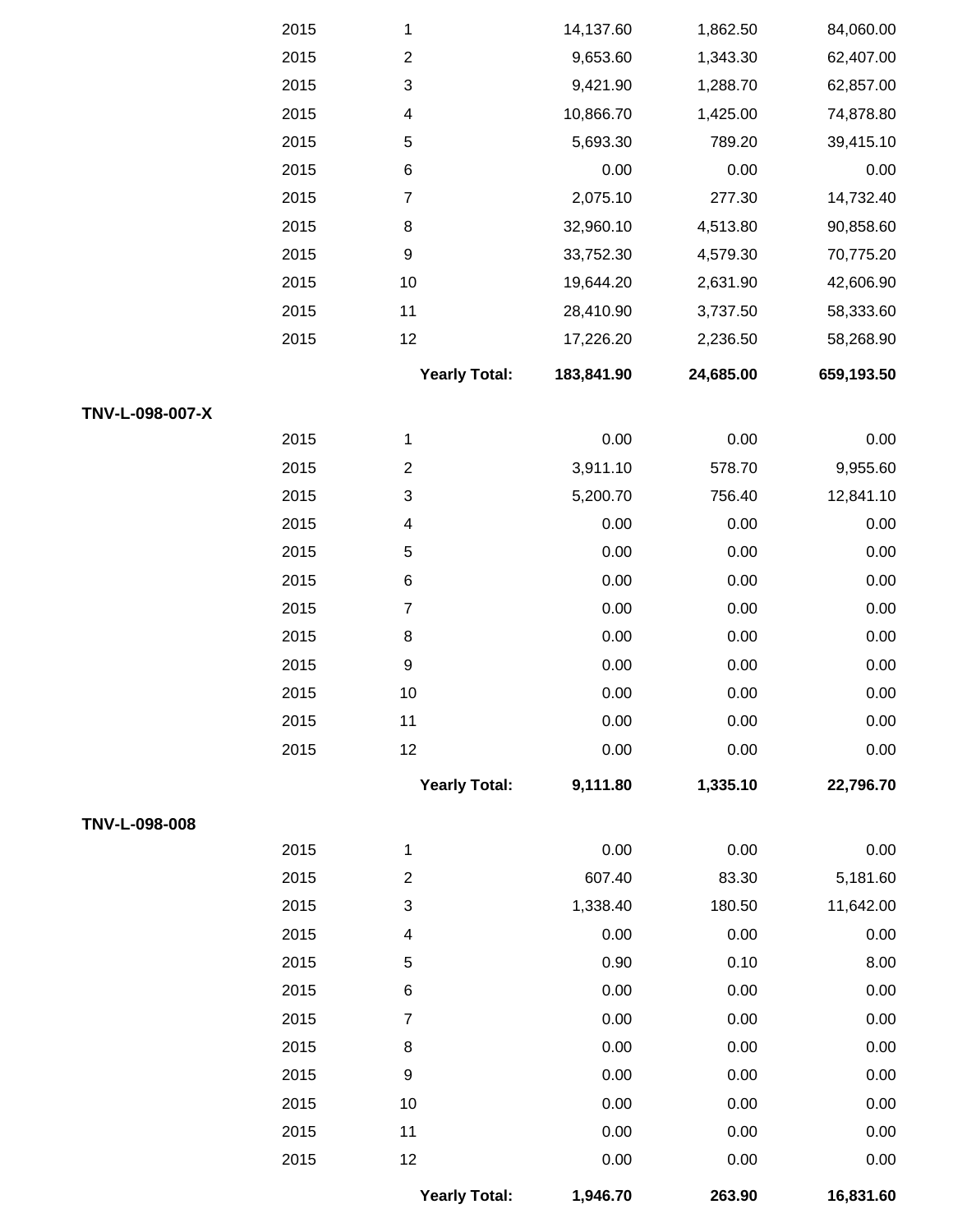|                 | 2015 | 1                    | 16,331.90  | 2,151.60  | 50,966.10  |
|-----------------|------|----------------------|------------|-----------|------------|
|                 | 2015 | $\boldsymbol{2}$     | 14,296.40  | 1,989.40  | 48,255.40  |
|                 | 2015 | $\sqrt{3}$           | 13,484.70  | 1,844.40  | 48,374.80  |
|                 | 2015 | 4                    | 9,365.30   | 1,228.10  | 38,694.20  |
|                 | 2015 | $\,$ 5 $\,$          | 3.30       | 0.50      | 8.60       |
|                 | 2015 | 6                    | 0.00       | 0.00      | 0.00       |
|                 | 2015 | $\overline{7}$       | 0.00       | 0.00      | 0.00       |
|                 | 2015 | 8                    | 0.00       | 0.00      | 0.00       |
|                 | 2015 | 9                    | 0.00       | 0.00      | 0.00       |
|                 | 2015 | $10$                 | 0.00       | 0.00      | 0.00       |
|                 | 2015 | 11                   | 0.00       | 0.00      | 0.00       |
|                 | 2015 | 12                   | 14.40      | 1.80      | 40.30      |
|                 |      | <b>Yearly Total:</b> | 53,496.00  | 7,215.80  | 186,339.40 |
| TNV-L-098-011-Y |      |                      |            |           |            |
|                 | 2015 | 1                    | 25,455.40  | 3,022.90  | 14,167.40  |
|                 | 2015 | $\mathbf{2}$         | 20,353.80  | 2,553.00  | 13,942.00  |
|                 | 2015 | $\sqrt{3}$           | 21,014.20  | 2,591.00  | 15,796.70  |
|                 | 2015 | 4                    | 15,703.30  | 1,856.20  | 9,324.20   |
|                 | 2015 | $\,$ 5 $\,$          | 8,634.90   | 1,079.00  | 4,297.10   |
|                 | 2015 | 6                    | 0.00       | 0.00      | 0.00       |
|                 | 2015 | $\overline{7}$       | 14,443.30  | 1,739.80  | 5,352.90   |
|                 | 2015 | 8                    | 11,747.20  | 1,450.00  | 9,233.20   |
|                 | 2015 | 9                    | 14,723.70  | 1,800.60  | 13,011.10  |
|                 | 2015 | $10$                 | 12,176.30  | 1,470.50  | 12,567.60  |
|                 | 2015 | 11                   | 17,841.20  | 2,115.60  | 17,392.50  |
|                 | 2015 | 12                   | 20,473.40  | 2,396.00  | 20,865.90  |
|                 |      | <b>Yearly Total:</b> | 182,566.70 | 22,074.60 | 135,950.60 |
| TNV-L-098-012-Z |      |                      |            |           |            |
|                 | 2015 | $\mathbf 1$          | 96,960.90  | 12,626.30 | 2,227.90   |
|                 | 2015 | $\overline{2}$       | 55,483.70  | 7,719.10  | 12,057.30  |
|                 | 2015 | $\sqrt{3}$           | 48,711.40  | 6,662.70  | 28,421.70  |
|                 | 2015 | 4                    | 30,054.20  | 3,941.30  | 23,432.00  |
|                 | 2015 | 5                    | 9,496.30   | 1,316.40  | 8,821.20   |
|                 | 2015 | 6                    | 0.00       | 0.00      | 0.00       |
|                 | 2015 | $\overline{7}$       | 0.00       | 0.00      | 0.00       |
|                 | 2015 | 8                    | 1,468.30   | 201.10    | 1,090.40   |
|                 | 2015 | 9                    | 0.00       | 0.00      | 0.00       |
|                 | 2015 | 10                   | 19,923.90  | 2,669.30  | 12,315.60  |

**TNV-L-098-009**

11 3,265.10 24,820.10 24,967.10